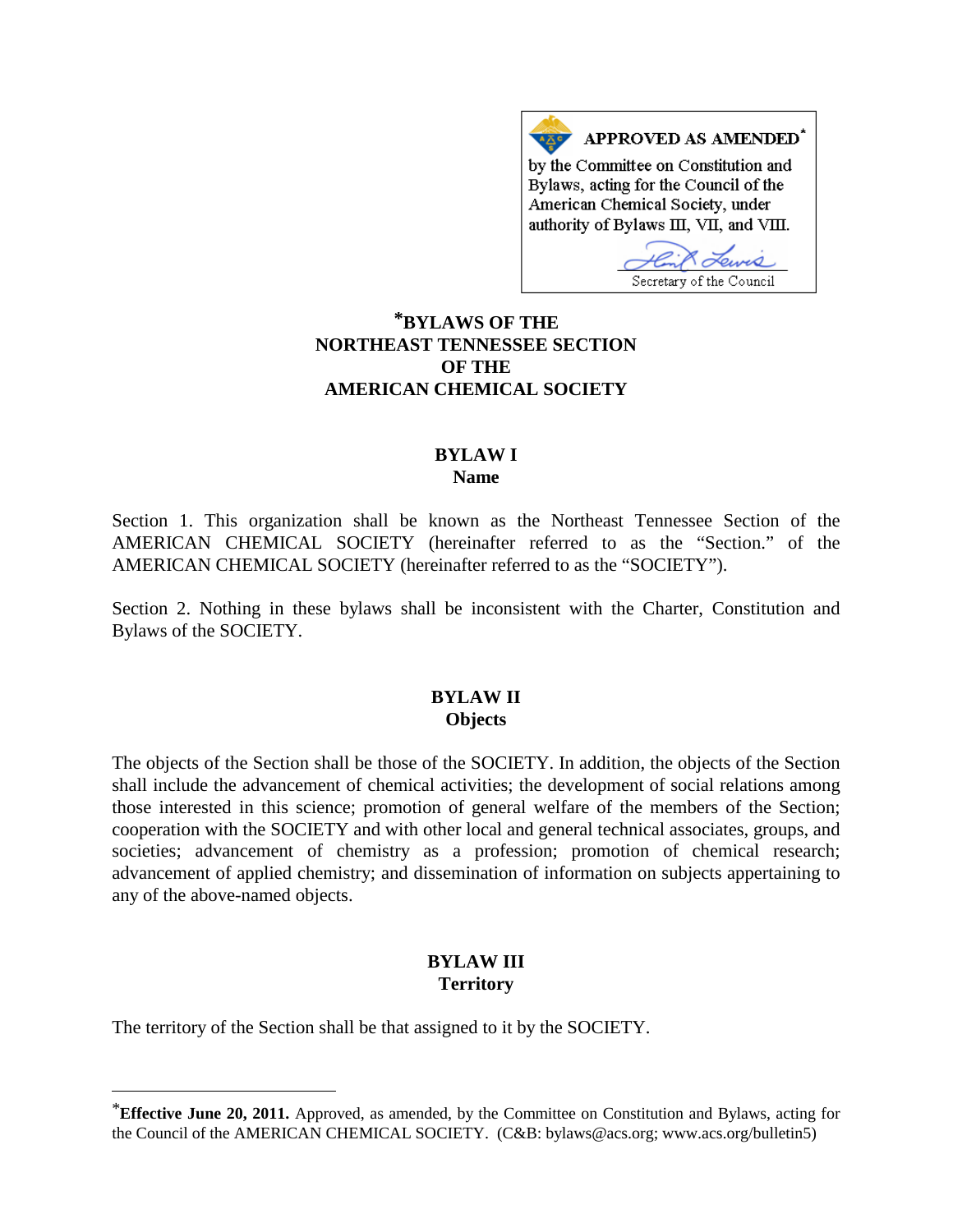### **BYLAW IV Members and Affiliates**

Section 1. Any member or Society Affiliate of the SOCIETY who resides within the territory of the Section shall be enrolled as a member or Society Affiliate, respectively, of the Section unless such person makes a written request to the Executive Director of the SOCIETY to be enrolled in another Local Section. A member or Society Affiliate of the SOCIETY residing within the territory of another Local Section or in territory unassigned to any Local Section may be enrolled as such in the Section on written notice to the Executive Director of the SOCIETY.

Section 2. Any person interested in the promotion of chemistry and who is not qualified to be a member of the SOCIETY may become a Local Section Affiliate of the Section upon payment of annual dues set by the Executive Committee, but not less than two dollars (\$2.00).

Section 3. Society Affiliates and Local Section Affiliates shall be entitled to participate in all activities of the Section except that they may not vote for or hold an elective position of the Section, vote on Articles of Incorporation and bylaws of the Section, or serve on the Executive Committee in any capacity, except that Society Affiliates may be appointed as Committee Chairs and may serve on the Executive Committee in a non-voting capacity.

# **BYLAW V Officers, Manner of Election and Eligibility**

Section 1. The officers of the Section shall be a Chair, a Chair-Elect, a Secretary, a Treasurer, and three Executive Committee members. The offices of Secretary and of Treasurer may be held by the same person. The Section shall have Councilor(s) and Alternate Councilor(s) as provided in the Constitution and Bylaws of the SOCIETY. The offices of Chair and Alternate Councilor may be held by one person. Except for the Councilors(s) and Alternate Councilor(s), which must be MEMBERS, all members shall be eligible for holding these offices.

Section 2. The Chair-Elect, Secretary and Treasurer shall be elected annually for a term of one year. The Executive Committee members shall be elected, one each year, for a term of three years. The Councilors and Alternate Councilors shall be elected for terms of three years. If there is no other candidate for Alternate Councilor, the current Chair-Elect may be nominated, and if elected, may serve in both posts simultaneously.

The terms of the officials so elected shall be as follows:

Terms of Office:

- a. The Chair and Chair-Elect shall take office on January 1 and shall hold office for one year or until their successors qualify.
- b. The Chair-Elect shall succeed to the office of Chair at the expiration of the Chair's term, or to fill a vacancy in that office occurring during his/her term as Chair-Elect.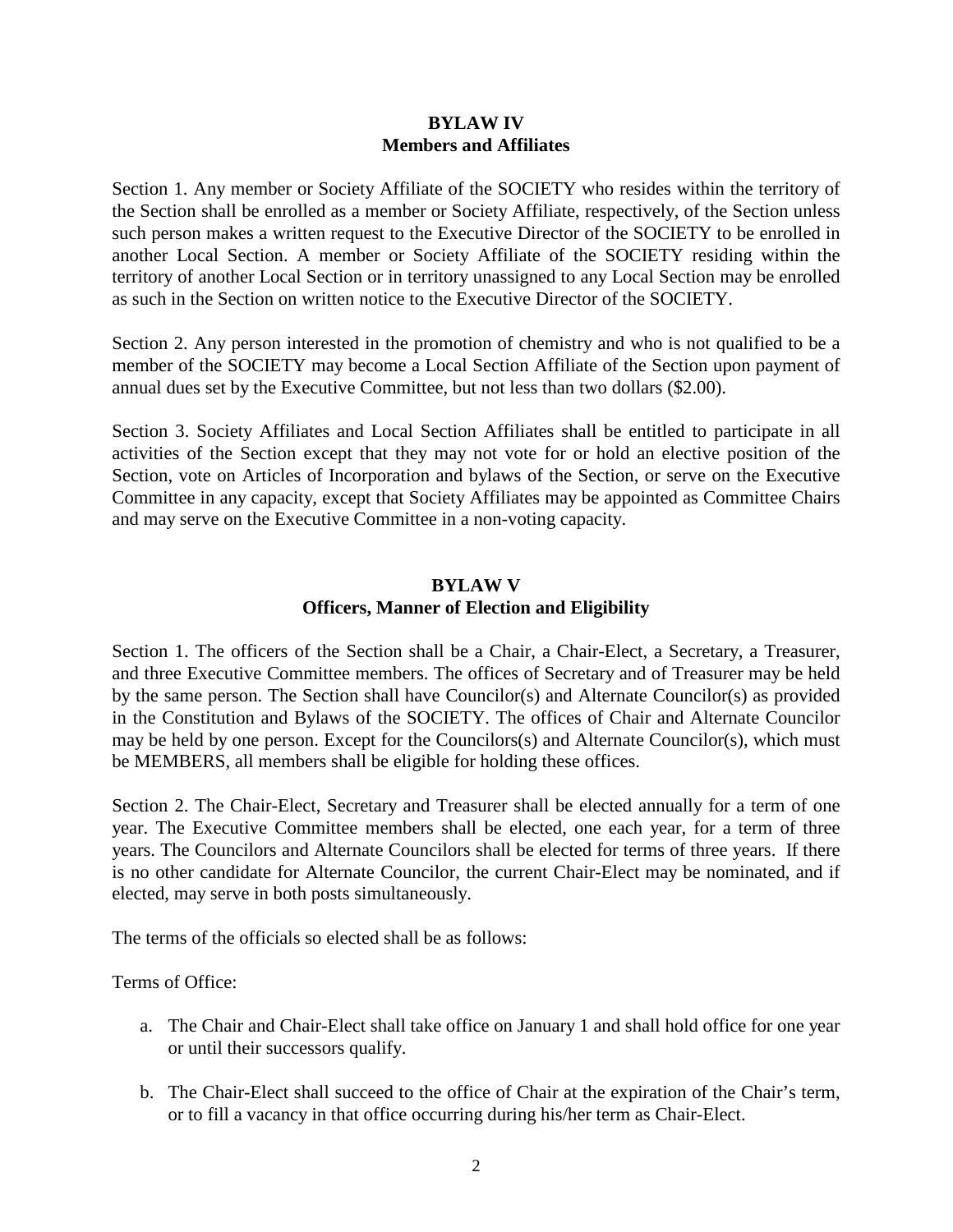- c. The Secretary and Treasurer shall take office on January 1 and shall hold office for one year or until their successors qualify.
- d. The Executive Committee member shall take office on January 1 and shall hold office for three years.
- e. Councilors and Alternate Councilors shall take office on January 1 and shall serve their prescribed terms or until their successors shall have been duly chosen.

Section 3. The Executive Committee as provided for elsewhere in these bylaws shall fill any vacancy in its body and any vacant post by the appointment of any eligible member of the Section, and such member so appointed shall serve until the next annual election.

In the case of absence, death, or inability of the Chair to perform the duties of the office, the position shall be filled by the Chair-Elect.

In the case of death or inability of the Chair-Elect to perform the duties of the office, or if the Chair-Elect is obliged to assume the office of Chair, the office of Chair-Elect shall be filled by election. The date of this election shall be specified by the Executive Committee.

Section 4. Election of Offices:

The Nominating Committee shall distribute a call for nominations to all Section members by July 1 of each year. Nominations from Section members for any elective post may be done by submission of a petition signed by at least five Section members. Submissions must be sent to the Nominating Committee chair on or before August 1 of each year. This petition shall place the name of the nominee as a candidate on the ballot. The Nominating Committee may select additional candidates for each office and shall obtain the consent of each candidate by August 15.

The Secretary shall arrange for the ballot to be distributed to Section members by September 1. Ballots shall be counted by the Immediate Past-Chair or his/her designee. An election winner shall be decided by a plurality of the ballots cast by the membership. In case of a tie vote, the outgoing Executive Committee shall be polled for a vote to settle the tie.

# **BYLAW VI Duties of Officers**

Section 1. The duties of the officers shall be such as usually pertain to their offices together with those required by the Constitution and Bylaws of the SOCIETY and such other duties as may be assigned to them from time to time by the Executive Committee.

Section 2. The Treasurer shall be bonded, if, when, and as the Executive Committee so provides. An annual audit shall be conducted by two or more disinterested members, appointed by an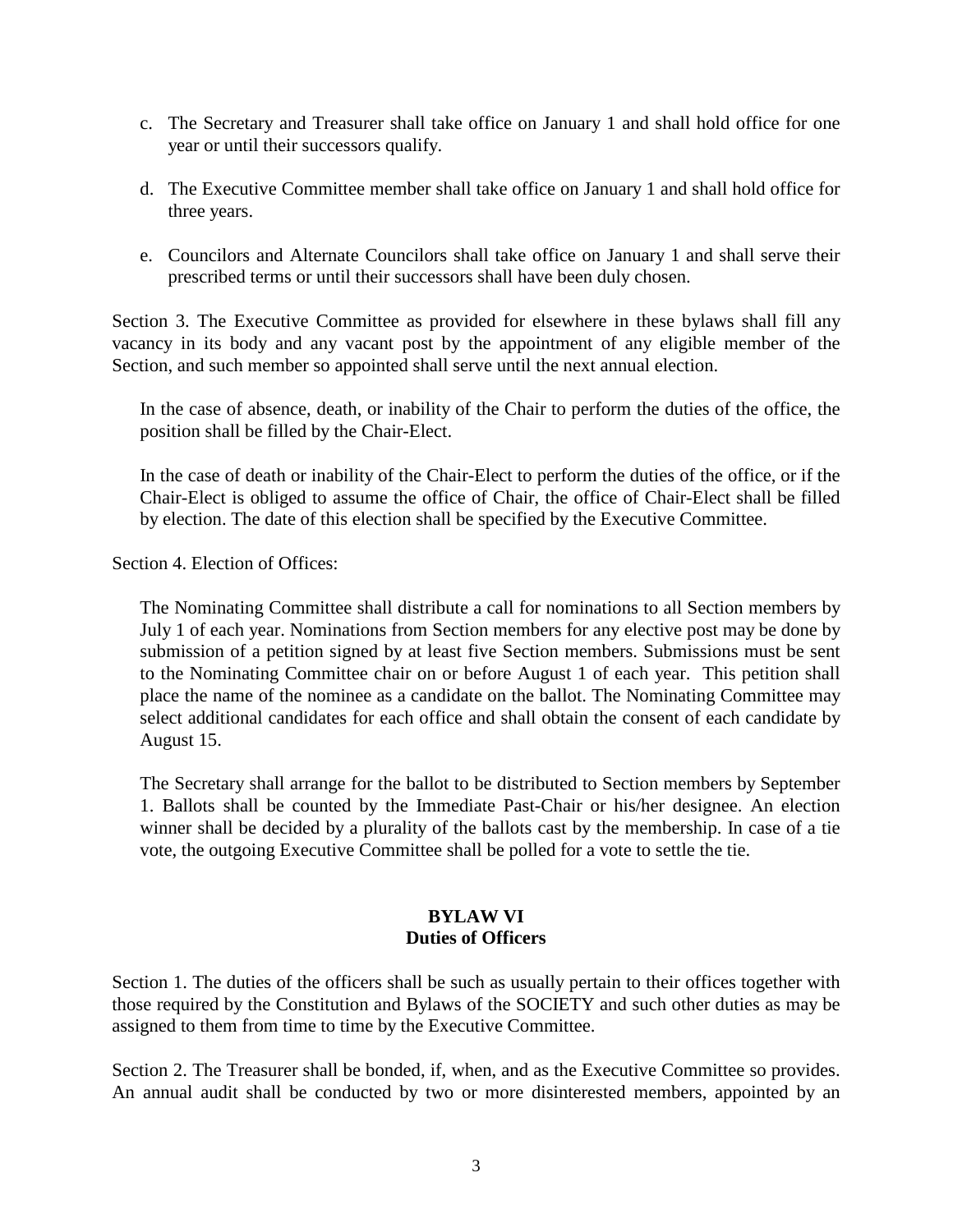officer with no authority to disburse funds, and submit a report to the Executive Committee by January 31.

# **BYLAW VII Recall of Elected Officials**

Section 1. The elected officials of the Section (officers or elected Executive Committee members) are subject to recall for neglect of duties or conduct injurious to the SOCIETY. Recall procedures are not applicable to Councilors and Alternate Councilors elected by Local Sections.

Section 2. The recall of an official shall be initiated when a signed petition, indicating in writing the specific charges and reasonable substantiating evidence is submitted to the Chair from at least five voting members of the Section. In the event the Chair is the official in question, the Chair-Elect shall receive the petition and shall assume the duties of the office of Chair with respect to this issue until the issue is resolved.

Section 3. The Chair shall, without delay, determine that the petitioners are aware of the gravity of their actions and the procedures to be followed. The Chair shall seek an alternate resolution to the problem and a withdrawal of the petition at this time. In the absence of a resolution to the problem, the Chair shall notify the members of the Executive Committee and call a special meeting within thirty days.

- a. The Executive Committee shall promptly continue the recall process or dismiss the petition as ill-founded or find an alternative solution to the problem. The Chair shall promptly inform the petitioners and the official of the decision of the Executive Committee.
- b. If the proceedings continue, the Chair shall assign the duties of the official to another MEMBER of the Section until the issue is resolved.
- c. If the proceedings continue, the official shall be offered an opportunity to answer the allegations in the petition before the Executive Committee.

Every reasonable effort shall be made to contact the official throughout this procedure. That effort shall include a certified letter to the last known address on the official SOCIETY membership rolls. Upon notification, the official shall have thirty days to make a written response to the allegations. The Executive Committee shall decide whether to proceed after studying the official's response. The Chair shall inform the official and the petitioners of the decision of the Executive Committee.

If no contact with the official can be made after a reasonable effort, the Executive Committee may remove the official in question with a two-thirds (2/3) vote of the remaining members.

d. If the proceedings continue, the official shall choose one of the following options: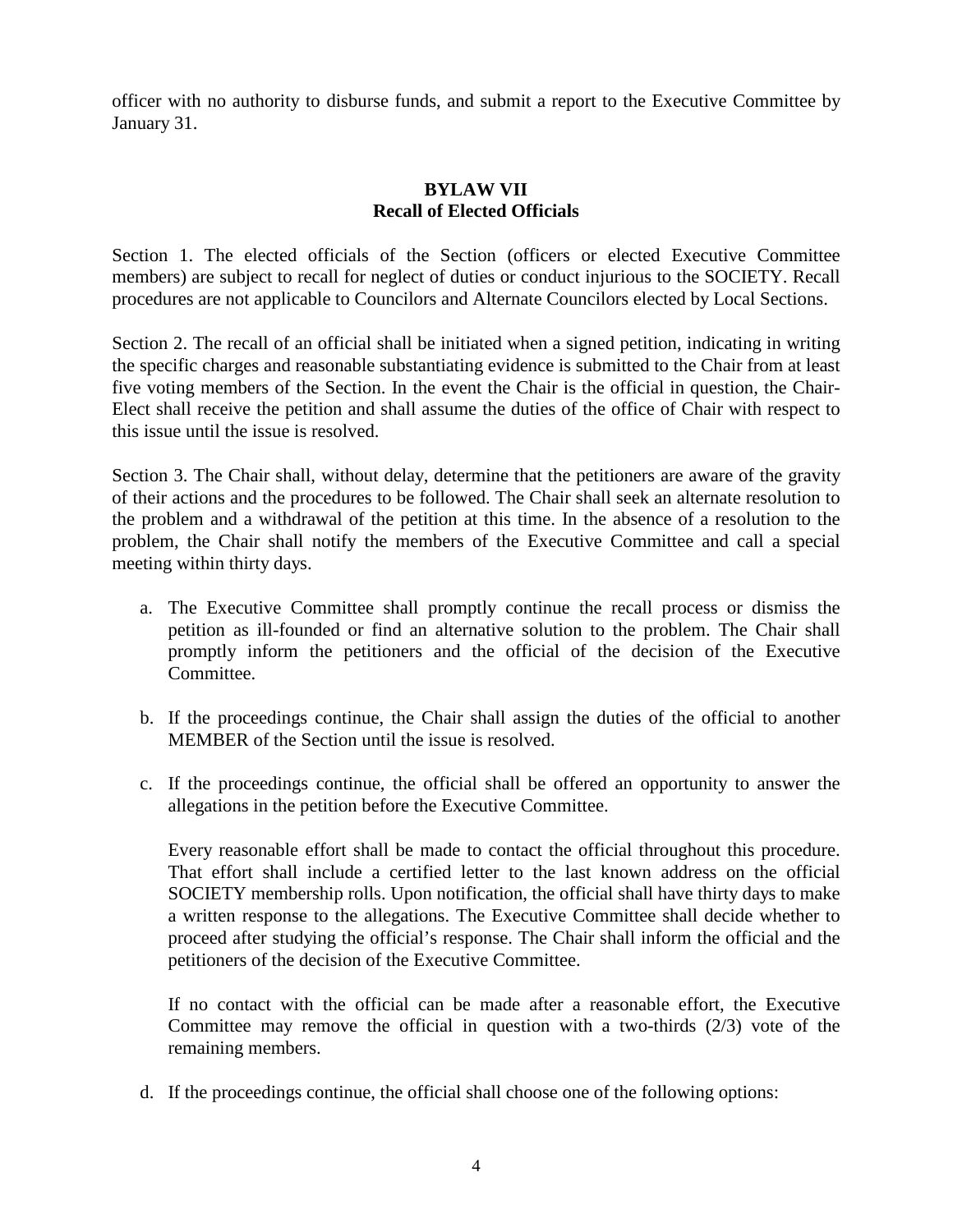- (1) The official may resign.
- (2) The official may request a recall vote in the same manner as the original election, which must be consistent with the Section bylaws. The voting membership shall be informed, through brief written statements prepared by the Executive Committee and the official, of the issues involved with the recall vote. Both statements shall be distributed to the voting membership before the vote is taken.
- (3) The official may request a hearing and a recall vote by the remaining members of the Executive Committee. A two-thirds (2/3) vote of the remaining members of the Executive Committee shall be required to recall the official.
- (4) The official may choose not to respond and thus forfeit the position.

Section 4. The vacancy provisions of these bylaws shall be used to fill a vacancy caused by a recall process. The membership of the Section and the Executive Director of the SOCIETY shall be informed of the results of the recall process and the replacement of the official.

# **BYLAW VIII Committees and their Duties**

Section 1. There shall be an Executive Committee, which shall consist of the present officers, the Immediate Past Chair, Councilors, and Alternate Councilors. The Executive Committee shall be the governing body of the Section, and as such, shall have full power to conduct, manage, and direct the business and affairs of the Section in accordance with the Constitution and Bylaws of the SOCIETY and these bylaws.

Section 2. There shall be a Nominating Committee, which is appointed by the Chair and which shall consist of not less than three members not holding any elective position. This committee shall provide nominees for each of the offices that are to be filled by election and shall obtain the consent of the proposed nominees before entering their names as candidates on the ballot.

Section 3. All committees not otherwise provided in these bylaws shall be appointed from time to time by the Chair.

### **BYLAW IX Meetings**

Section 1. The Section shall have at least two meetings per year, for which due notice is given to all members and affiliates. One of these meetings shall be known as the Annual Meeting.

Section 2. The Section shall have special meetings upon the request of a majority of the Executive Committee or upon the request of 10 members of the Section. The notice for special meetings shall recite the exact nature of the business and only that business shall be transacted.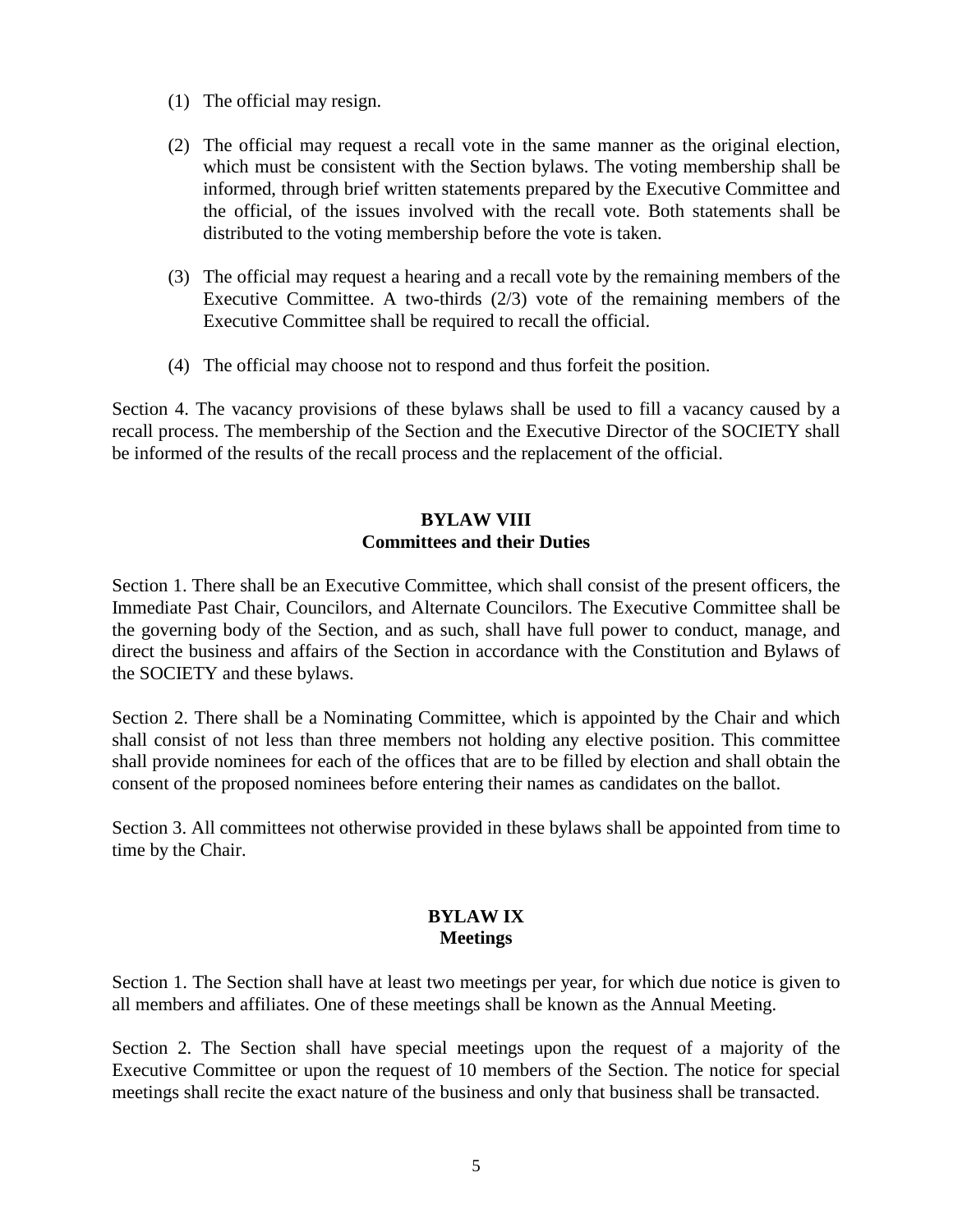Section 3. A quorum for regular and special meetings of the Section shall consist of 10 members of the Section.

Section 4. The Executive Committee shall meet upon due notice at such times and places as may suit its convenience, upon call of the Chair or upon request of a majority of its members. The order of business shall be such as the Committee provides from time to time.

Section 5. A quorum for an Executive Committee meeting shall consist of a majority of the members of the committee. In the absence of a quorum the meeting shall adjourn to a date.

Section 6. The most recent edition of *Robert's Rules of Order Newly Revised* shall be the parliamentary authority for all matters not covered in these bylaws or in the SOCIETY's Constitution and Bylaws.

# **BYLAW X Finances**

Section 1. Dues for members, Society Affiliates, and Local Section Affiliates in the Section shall be set by the Executive Committee. Dues shall be payable January 1 of each year; dues for members and Society Affiliates shall be voluntary. Nonpayment of dues by members and Society Affiliates shall not be cause for withholding any Section-published material normally distributed to members. Members of the Section who are classified by the SOCIETY as members in emeritus status shall not be expected to pay dues to the Section.

Section 2. All Local Section Affiliates shall pay annual dues set by the Executive Committee of not less than two dollars (\$2.00). Failure to pay such dues in advance shall terminate such affiliation with the Section.

Section 3. The raising and collecting of funds other than dues may be provided by suitable resolution, subject to the provisions of the Constitution and Bylaws of the SOCIETY, adopted at a regular or special meeting of the Section by a majority vote.

Section 4. Donations or bequests of funds or property may be accepted, subject to the provisions of the Constitution and Bylaws of the SOCIETY, by a suitable resolution adopted at a regular or special meeting of the Section or of the Executive Committee, by a majority vote.

### **BYLAW XI Amendments**

Section 1. These bylaws shall be amended as follows:

a. The proposed amendment(s) shall have been first submitted to the Executive Committee by at least five members, or shall have been raised by the Executive Committee, and shall have been evaluated and approved by a majority of the members of the Executive Committee.